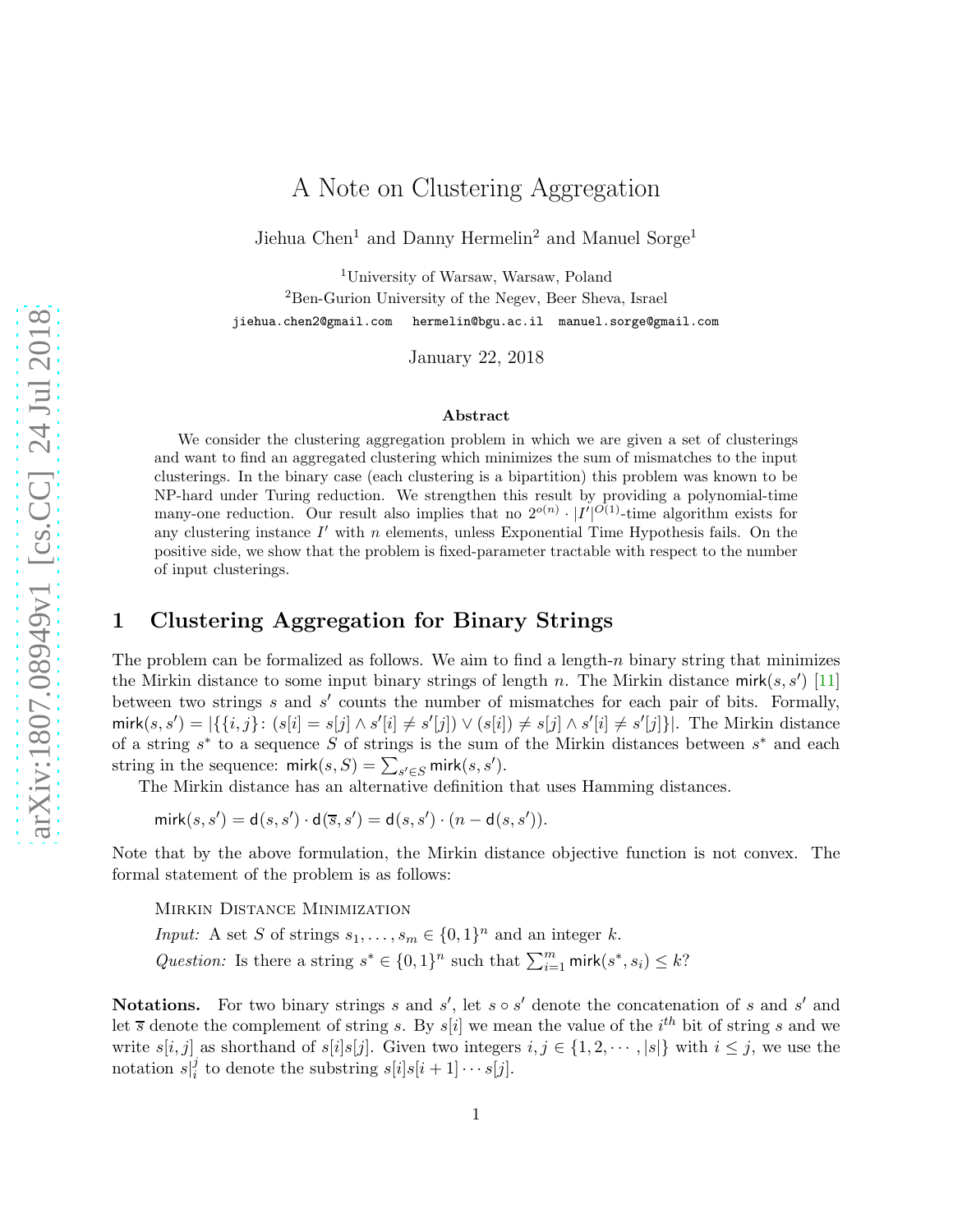<span id="page-1-1"></span>Our contributions. Our main result in this paper is a tight running time bound on the Mirkin Distance Minimization problem. Specifically, we show that the problem cannot be solved in  $2^{o(n+m)}$  time unless the Exponential Time Hypothesis (ETH) fails. While the upper bound in this result is not very difficult, the lower bound uses an intricate construction, which shows that the trivial brute-force  $O^*(2^n)$  algorithm for the problem cannot be substantially improved. In the second part of the paper, we show hat the problem is fixed-parameter tractable for the parameter m of input strings, via an integer linear programming  $(ILP)$  approach.

**Related work.** MIRKIN DISTANCE MINIMIZATION is a special variant of the NP-hard CLUSTERing Aggregation [\[6](#page-9-0)] problem (aka. Consensus Clustering [\[4](#page-9-1)] or Clusters Ensembles [\[12\]](#page-10-1)) from machine learning and bioinformatics. The problem has as input a set  $P$  of m partitions on a set U of n elements and we search for a target partition  $P^*$  that minimizes the Mirkin distances to all m partitions. Herein, a partition on the set U is an equivalent binary relation  $\sim (i.e.$  reflexive, symmetric, and transitive). Thus, each partition can be represented by the equivalence classes of the corresponding equivalence relation. The Mirkin distance between two partitions is defined as the number of pairs of elements which are equivalent in one partition but non-equivalent in the other, or the other way round.

A partition with at most two equivalence classes can also be expressed as a binary string. Thus, it is straight-forward to see that our problem is equivalent to CLUSTERING AGGREGATION FOR BINARY STRINGS, *i.e.* both the input and the output partitions are binary strings. MIRKIN Distance Minimization has further applications in voting theory and is also studied under the name of BINARY RELATION AGGREGATION  $[1, 13, 14]$  $[1, 13, 14]$  $[1, 13, 14]$  $[1, 13, 14]$  $[1, 13, 14]$  $[1, 13, 14]$ , which is related to a concept in voting known as the median relation  $[1]$ . Dörnfelder et al.  $[3]$  showed that MIRKIN DISTANCE MINIMIZATION is NP-hard under Turing reduction. We will show in this note that the problem is NP-hard by providing a many-one reduction, which also implies that the trivial brute-force  $O^*(2^n)$  algorithm for the problem cannot be substantially improved.

Very recently, we  $[2]$  considered a related problem,  $p$ -NORM HAMMING CENTROID, which searches for a centroid string which minimizes the  $p$ -norm of its Hamming distances to the input strings, for each fixed  $p > 1$ . When the objective is to maximize instead of minimize the distances and when  $p = 2$ , the MIRKIN DISTANCE MINIMIZATION problem can be reduced to this maximization variant.

#### 2 NP-hardness for Sum of Mirkin Distances

We show that MIRKIN DISTANCE MINIMIZATION is indeed NP-hard by utilizing a gadget that Dörnfelder et al.  $[3]$  used to enforce that for each two bits, when restricted to only these two bits, exactly half of the input strings have the same value (00 or 11) and the other half have different values (01 or 10). [Algorithm 1](#page-2-0) computes such kind of gadget. Note that each output string has length  $2^{\ell}$ . Note that, however, this type of gadget alone is not enough to devise a many-one hardness reduction. This gadget can be used to encode truth-values of variables in a reduction from 3SAT but an essential difficulty that remains is to find gadgets that encode clause satisfaction.

<span id="page-1-0"></span>We show that the strings constructed by [Algorithm 1](#page-2-0) fulfills our requirement.

**Proposition 1.** Let S be the sequence of strings constructed by [Algorithm 1.](#page-2-0) Then, for each two distinct bits  $i, j \in \{1, 2, \dots, 2^{\ell}\}\$  the following two statements hold.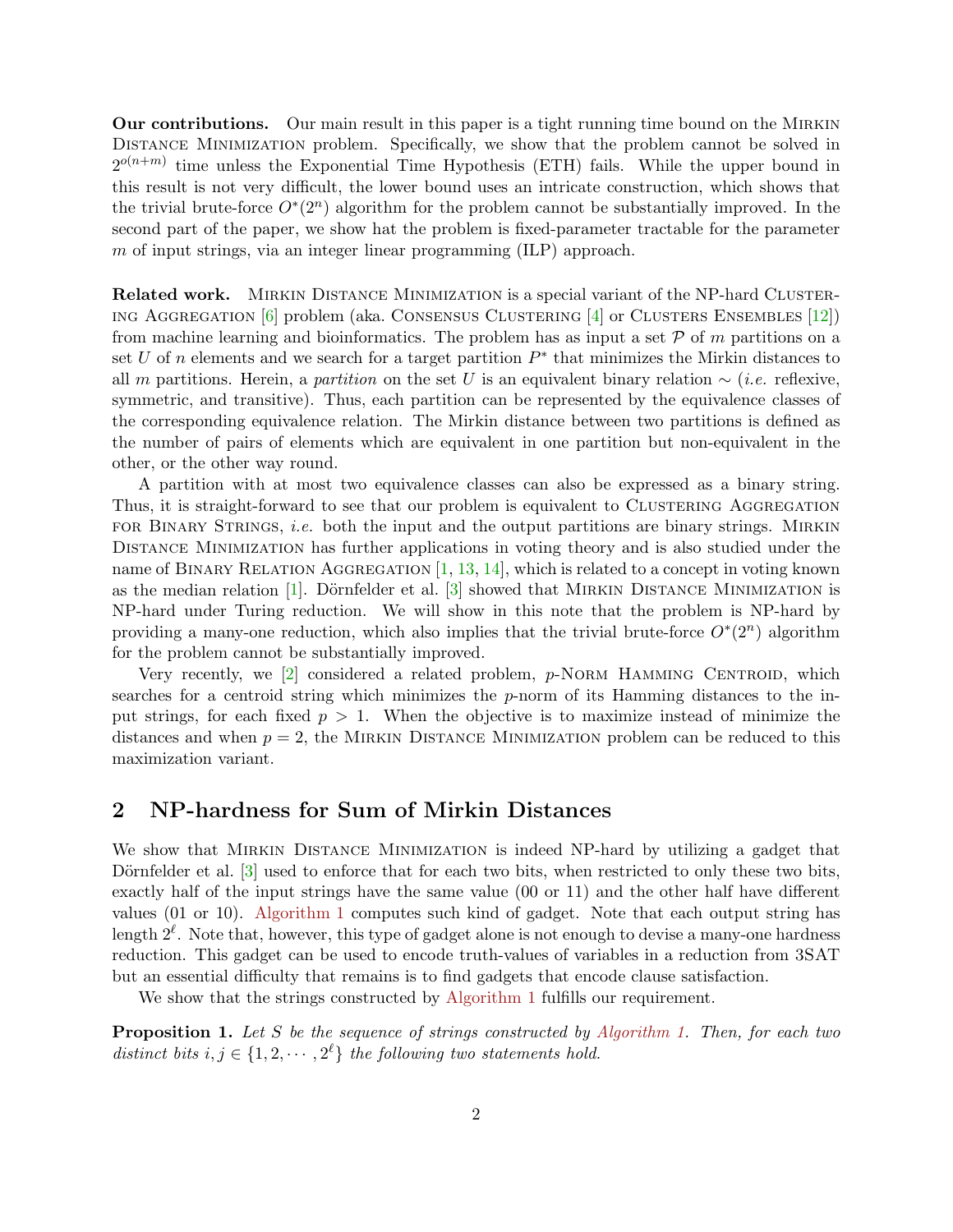<span id="page-2-2"></span>**Algorithm 1:** Algorithm for constructing a sequence of  $2^{\ell}$  length- $2^{\ell}$  binary strings such that for each two bits, half of the strings have the same value and the other half have not.

<span id="page-2-0"></span> $_1$  Build $(2^\ell)$ : 2 if  $\ell = 1$  then <sup>3</sup> return (00, 01) <sup>4</sup> else  $\mathfrak{s} \quad \Big\vert \quad \big\vert \quad (s_1,s_2,\cdots,s_{2^{\ell-1}}) \leftarrow \texttt{Build}(2^{\ell-1}) \textbf{ return } (s_i \circ s_i, s_i \circ \overline{s_i})_{1 \leq i \leq 2^{\ell-1}}$ 

- 1. There are  $|S|/2$  strings from S:  $a_1, a_2, \cdots, a_{|S|/2}$ , such that  $a_r[i] = a_r[j], r \in \{1, 2, \cdots, |S|/2\}$ .
- 2. There are  $|S|/2$  strings from  $S: b_1, b_2, \cdots, b_{|S|/2}$ , such that  $b_r[i] \neq b_r[j], r \in \{1, 2, \cdots, |S|/2\}$ .

*Proof.* We show the statement via induction on  $\ell$ . For  $\ell = 1$ , [Algorithm 1](#page-2-0) returns (00,01). Our two statements follow immediately. Assume that sequence  $S' = \text{Build}(2^{\ell-1})$  satisfies the proposition. We show that  $S = \text{Build}(2^{\ell})$  also satisfies the proposition. By [Algorithm 1,](#page-2-0) we have  $S = (s_r \circ$  $s_r, s_r \circ \overline{s}_r|_{s_r \in S'}.$ 

Consider two arbitrary bits  $i, j \in \{1, 2, \dots, 2^{\ell}\}\$ . Obviously, by our induction assumption, the two statements hold if  $1 \le i, j \le 2^{\ell-1}$  or  $2^{\ell-1} + 1 \le i, j \le 2^{\ell}$ . Thus, we assume that  $1 \le i \le 2^{\ell-1}$ and  $2^{\ell-1}+1 \leq j \leq 2^{\ell}$  (the other case when  $1 \leq j \leq 2^{\ell-1}$  and  $2^{\ell-1}+1 \leq i \leq 2^{\ell}$  is symmetric). By construction, S consists of the strings  $s_r \circ s_r$  and  $s_r \circ \overline{s}_r$ ,  $1 \le r \le 2^{\ell-1}$ . To show the two statements, it suffices if we can show that " $(s_r \circ s_r)[i] = (s_r \circ s_r)[j]$  if and only if  $(s_r \circ \overline{s_r})[i] \neq (s_r \circ \overline{s_r})[j]$ ." This is equivalent to " $s_r[i] = s_r[j]$  if and only if  $s_r[i] \neq \overline{s_r}[j]$ " which is obvious.  $\Box$ 

We reduce from an NP-hard variant of the 3-SAT problem, called NOT-ALL-EQUAL 3-SAT (NAE-3SAT) [\[5](#page-9-5)], which given a set of size-three clauses asks whether there is a satisfying truth assignment such that each clause has at least one true literal and at least one false literal.

<span id="page-2-1"></span>Theorem 1. MIRKIN DISTANCE MINIMIZATION is NP-hard.

*Proof.* As mentioned, we reduce from the NP-hard NAE-3SAT problem [\[5\]](#page-9-5). Let  $I = (X, \mathcal{C})$  be an instance of NAE-3SAT, where  $X = \{x_1, x_2, \dots, x_n\}$  denotes the set of n variables and  $\mathcal{C} =$  ${c_1, c_2, \dots, c_m}$  denotes a set of m clauses of size three each. Without loss of generality, assume that  $n = 2^{\ell} + 1$  for some  $\ell$ . We construct two groups of binary strings where each string is of length 2n. Variables will be encoded by pairs of two consecutive bits in the string, one on odd position, one on even position. We use the gadget constructed via [Algorithm 1](#page-2-0) to enforce that these two bits will always have the same value so that 11 will correspond to setting the variable to true while 00 will correspond to setting the variable to false.

To this end, given two binary strings s and s', and an integer i with  $1 \leq i \leq |s|+1$ , by  $\text{ins}(s, s', i)$ we mean inserting the string s' into s at the position i. For instance,  $\text{ins}(0110, 00, 3) = 01001$ . In particular,  $\text{ins}(s, s', 1) = s' \circ s$  and  $\text{ins}(s, s', |s| + 1) = s \circ s'.$ 

**Group 1.** Let  $S = \text{Build}(2^{\ell+1})$ . Then, for each integer  $r \in \{1, 2, \dots, n\}$  (representing the index of a specific variable) we introduce  $2^{\ell+1}$  strings as follows. For each string  $s_i \in S$ , construct two strings with the forms  $\text{ins}(s_i, 11, 2r - 1)$  and  $\text{ins}(\overline{s}_i, 11, 2r - 1)$ . Note that each of these newly constructed strings has length  $2^{\ell+1}+2=2n$ . Let  $S_r$  denote the sequence that contains all these newly introduced strings.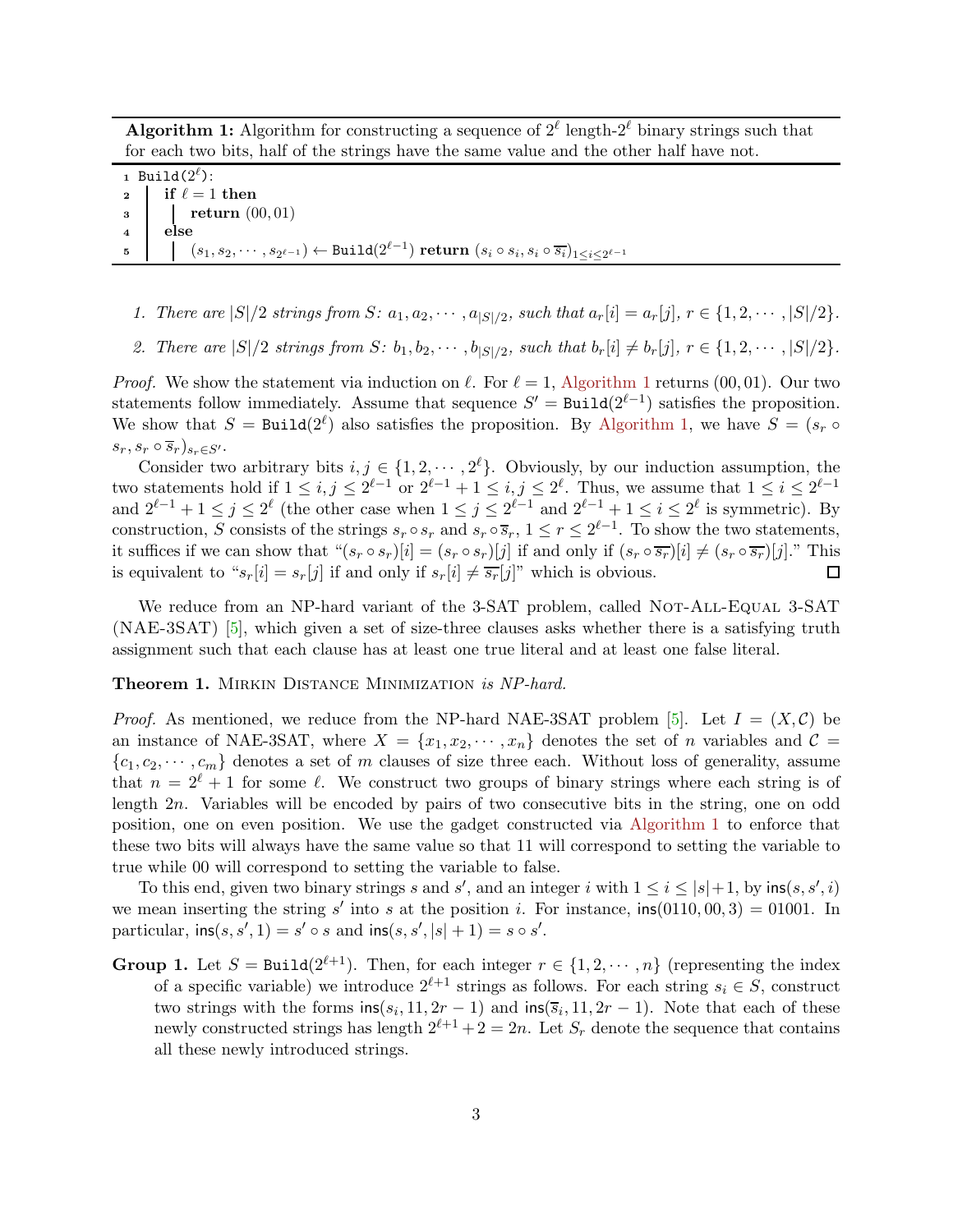**Group 2.** For each clause  $c_j \in \mathcal{C}$  let  $\ell_1, \ell_2, \ell_3$  be the three literals contained in  $c_j$ . We define three strings  $t_i^{(1)}$  $j^{(1)}, t_j^{(2)}, t_j^{(3)} \in \{0, 1\}^{2n}$  as follows.

$$
\forall i \in \{1, 2, \cdots, n\}, \forall z \in \{1, 2, 3\}:
$$
  

$$
t^{(z)}[2i - 1, 2i] = \begin{cases} 11, & \ell_z = x_i, \\ 00, & \ell_z = \overline{x}_i, \\ 00, & \ell_y = x_i \text{ for some } y \in \{1, 2, 3\} \setminus \{z\}, \\ 11, & \ell_y = \overline{x}_i \text{ for some } y \in \{1, 2, 3\} \setminus \{z\}, \\ 01, & \text{otherwise.} \end{cases}
$$

Let  $T_j = (t_j^{(1)})$  $(j, t_j^{(1)}, t_j^{(2)}, t_j^{(3)})$ . For instance, for clause  $c_j = (\overline{x}_1, x_2, \overline{x}_3)$ , the three corresponding strings are

$$
t_j^{(1)} = 0000110101 \dots 01,
$$
  
\n
$$
t_j^{(2)} = 1111110101 \dots 01,
$$
  
\n
$$
t_j^{(3)} = 1100000101 \dots 01.
$$

Let  $L = 3m \cdot n^2$ . The instance I' consists of the following strings: For each  $r \in \{1, 2, \dots, n\}$ , add L copies of  $S_r$  to I'. For each  $j \in \{1, 2, \cdots, m\}$ , add  $T_j$  to I'. This completes the construction, which can clearly be done in polynomial time. (Note that  $\text{Build}(2^{\ell+1})$  takes  $O(2^{\ell+1}) = O(n)$  time.)

We claim that the instance  $I$  has a satisfying truth assignment such that each clause has a true literal and a false literal if and only if there is binary string s that has a Mirkin distance of at most  $L \cdot n \cdot \left(\binom{2n-2}{2}\right)$  $\binom{n-2}{2} + 2(n-1) \cdot (n-1) + m \cdot (3n^2 - 11)$  to the strings from I'.

<span id="page-3-0"></span>Before we show the correctness of the construction, we present two observations which will help us to determine the solution string for  $I'$ .

**Claim 1.** Let s<sup>\*</sup> be an arbitrary binary string of length 2n. For each integer  $r \in \{1, 2, \dots, n\}$ , the  $\text{following holds. If } s^*[2r-1, 2r] \in \{01, 10\}, \text{ then } \textsf{mirk}(s^*, S_r) = \binom{2n-2}{2}$  $\binom{n-2}{2} + 2(n-1) + 2) \cdot (n-1)$ . If  $s^*[2r-1, 2r] \in \{00, 11\}$ , then mirk $(s^*, S_r) = \binom{2n-2}{2}$  $\binom{n-2}{2} + 2(n-1) \cdot (n-1).$ 

*Proof.* By the construction of  $S_r$  [\(Proposition 1\)](#page-1-0), we have the following.

- For each pair  $\{i, j\} \subseteq \{1, 2, \cdots, 2n\} \setminus \{2r 1, 2r\}$  we have
	- 1.  $|S_r|/2$  strings s from  $S_r$  such that  $s[i] = s[j]$ , and
	- 2.  $|S_r|/2$  strings s from  $S_r$  such that  $s[i] \neq s[j]$ .

This means that the Mirkin distance from  $s^*$  to  $S_r$  regarding the pair  $\{i, j\}$  is always  $|S_r|/2$ .

- For each bit  $i \in \{1, 2, \dots, 2n\} \setminus \{2r 1, 2r\}, |S_r|/2$  strings from  $S_r$  have a 0 in column i and  $|S_r|/2$  strings from  $S_r$  have a 1 in column i. Thus, the Mirkin distance from  $s^*$  to  $S_R$ regarding the pair  $\{i, 2r - 1\}$  (resp.  $\{i, 2r\}$ ) is also  $|S_r|/2$ .
- The Mirkin distance from  $s^*$  to  $S_r$  regarding the pair  $\{2r-1, 2r\}$  is  $|S_r|$  if  $s^*[2r-1, 2r] \in$  $\{01, 10\}$ ; otherwise it is zero.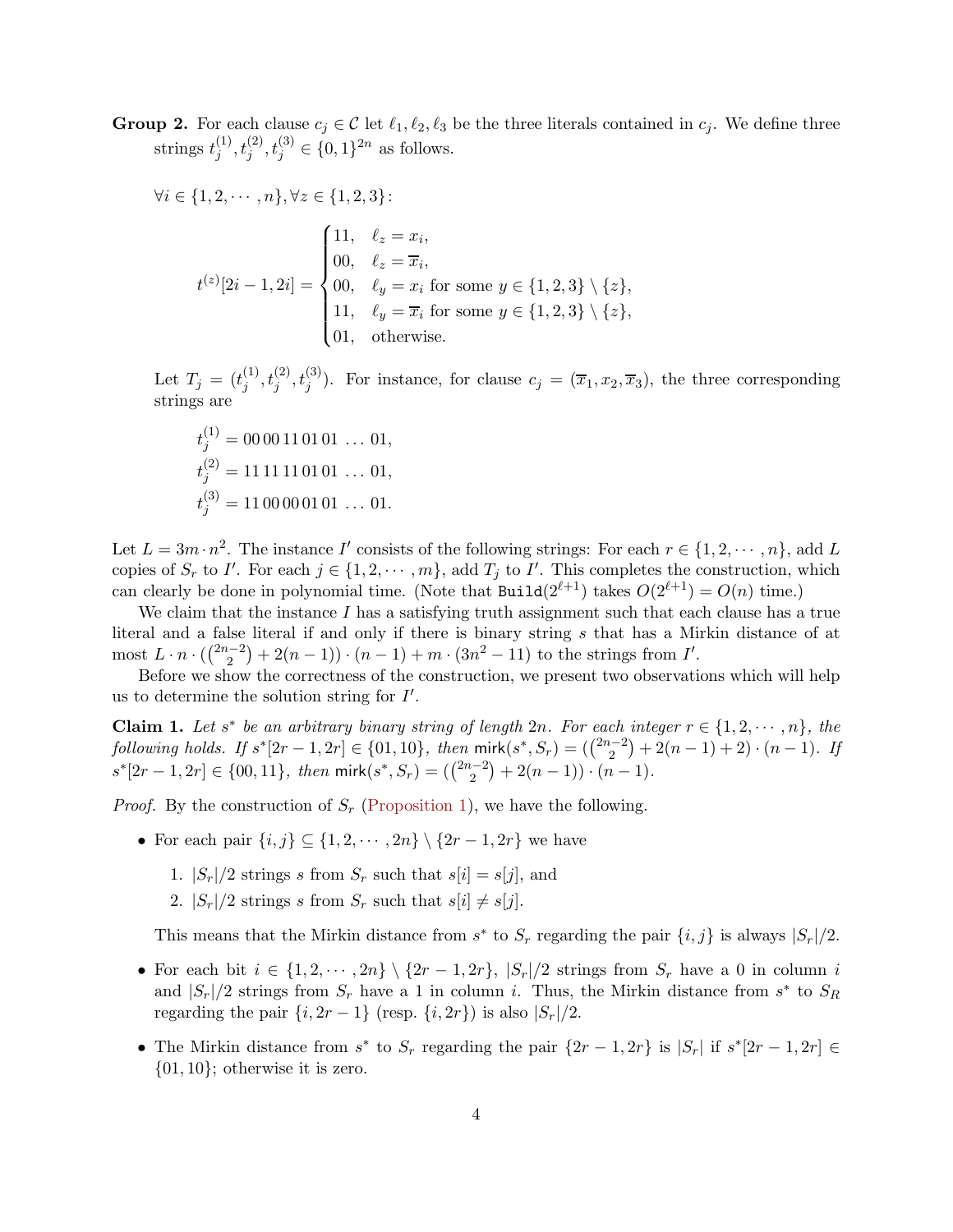In total, we have

$$
\text{mirk}(S_r, s^*) = {2n - 2 \choose 2} \cdot |S_r|/2 + 2(n - 1) \cdot |S_r|/2 + \begin{cases} |S_r|, & s^*[2r - 1, 2r] \in \{01, 10\}.\\ 0, & \text{otherwise.} \end{cases}
$$

$$
= \begin{cases} ((\frac{2n - 2}{2}) + 2(n - 1) + 2) \cdot (n - 1), & s^*[2r - 1, 2r] \in \{01, 10\}.\\ ((\frac{2n - 2}{2}) + 2(n - 1)) \cdot (n - 1), & \text{otherwise.} \end{cases}
$$

(of [Claim 1\)](#page-3-0)  $\diamond$ 

<span id="page-4-0"></span>Define  $\gamma: \{0,1\}^n \to \{0,1\}^{2n}$  by  $\gamma(e_1e_2 \cdots e_n) = (e_1e_1e_2e_2 \cdots e_ne_n)$ .

**Claim 2.** Let  $c_j \in \mathcal{C}$  be an arbitrary clause. Then for each  $s \in \{0,1\}^n$ , we have that  $\text{mirk}(\gamma(s), T_j) \geq$  $3n^2 - 11$ , and the equality is attained if and only if the string s, interpreted as a truth assignment to the variables  $x_i, i \in \{1, \dots, n\}$ , satisfies  $c_j$  with at least one true literal and at least one false literal.

*Proof.* Assume, without loss of generality, that the literals in  $c_i$  correspond the first, the second, and the third variable (each in either a positive or a negative form). For each string  $t_j^{(z)} \in T_j$ with  $z \in \{1,2,3\}$ , by the definition of the Hamming distance,  $d(\gamma(s), t_j^{(z)}) = d(\gamma(s)|_1^6, t_j^{(z)}|_1^6) +$  $d(\gamma(s)|_7^{2n}, t_j^{(z)}|_7^{2n}).$  By the definition of  $t_j^{(z)}$  $j^{(2)}$  regarding the positions from 7 to 2n, we have that  $\mathsf{d}(\gamma(s)|_7^{2n},t_j^{(z)}|_7^{2n}) = n-3.$ j

Assume that s satisfies  $c_j$  with the  $a^{\text{th}}$  literal being true and the  $b^{\text{th}}$  literal being false,  $a, b \in$  ${1, 2, 3}$  and  $a \neq b$ . Let  $c \in {1, 2, 3} \setminus {a, b}$ . We distinguish two cases. If  $\ell_c$  is true under s, then  $d(\gamma(s)|_1^6, t_j^{(a)}|_1^6) = 2 = d(\gamma(s)|_1^6, t_j^{(c)}|_1^6)$  while  $d(\gamma(s)|_1^6, t_j^{(b)}|_1^6) = 6$ . If  $\ell_c$  is false under s, then  $d(\gamma(s)|_1^6, t_j^{(a)}|_1^6) = 4 = d(\gamma(s)|_1^6, t_j^{(c)}|_1^6)$  while  $d(\gamma(s)|_1^6, t_j^{(b)}|_1^6) = 0$ .

Using the alternative definition of the Mirkin distance, we have that

$$
\text{mirk}(\gamma(s), t_j^{(a)}) = \text{mirk}(\gamma(s), t_j^{(c)}) = \mathsf{d}(\gamma(s), t_j^{(a)}) \cdot (2n - \mathsf{d}(\gamma(s), t_j^{(a)})) = n^2 - 1,
$$

and that  $\mathsf{mirk}(\gamma(s), t_j^{(b)}) = \mathsf{d}(\gamma(s), t_j^{(b)}) \cdot (2n - \mathsf{d}(\gamma(s), t_j^{(b)})) = n^2 - 9.$  Altogether, we have  $\mathsf{mirk}(\gamma(s), T_j) = \mathsf{d}(\gamma(s), t_j^{(b)})$  $2(n^2-1)+n^2-9=3n^2-11.$ 

Assume that under s either all literals from  $c_j$  are true or all literals from  $c_j$  are false. For the first case, for each  $z \in \{1,2,3\}$ , we have  $d(\gamma(s)|_1^6, t_j^{(z)}|_1^6) = 4$ , implying mirk $(\gamma(s), t_j^{(z)}) =$  $d(\gamma(s), t_j^{(z)}) \cdot (2n - d(\gamma(s), t_j^{(z)})) = n^2 - 1$ . For the other case, for each  $z \in \{1, 2, 3\}$ , we have  $d(\gamma(s)|_1^6,t_j^{(z)}|_1^6)=2$ , implying mirk $(\gamma(s),t_j^{(z)})=d(\gamma(s),t_j^{(z)})\cdot(2n-d(\gamma(s),t_j^{(z)}))=n^2-1$ . Altogether, we have  $\text{mirk}(\gamma(s), T_j) = 2(n^2 - 1) + n^2 - 9 = 3n^2 - 3 > 3n^2 - 11.$  (of [Claim 2\)](#page-4-0)  $\circ$ 

Now we are ready to show the equivalence between I and I', *i.e.*  $I = (X, C)$  admits a truth assignment such that each clause in  $C$  has a true literal and a false literal if and only if there is a string s<sup>\*</sup> whose Mirkin distance to the strings in I' is at most  $L \cdot n \cdot \left(\frac{2n-2}{2}\right)$  $\binom{n-2}{2} + 2(n-1) \cdot (n-1) +$  $m \cdot (3n^2 - 11).$ 

For the "only if" direction, assume that  $s \in \{0,1\}^n$  is a satisfying assignment for C such that each clause  $c_j \in \mathcal{C}$  has at least one true literal and at least one false literal. [Claim 2](#page-4-0) indicates that  $\gamma(s)$  has Mirkin distance  $3 \cdot n^2 - 11$  to each triple in  $T_j$  that corresponds to the clause  $c_j$ . The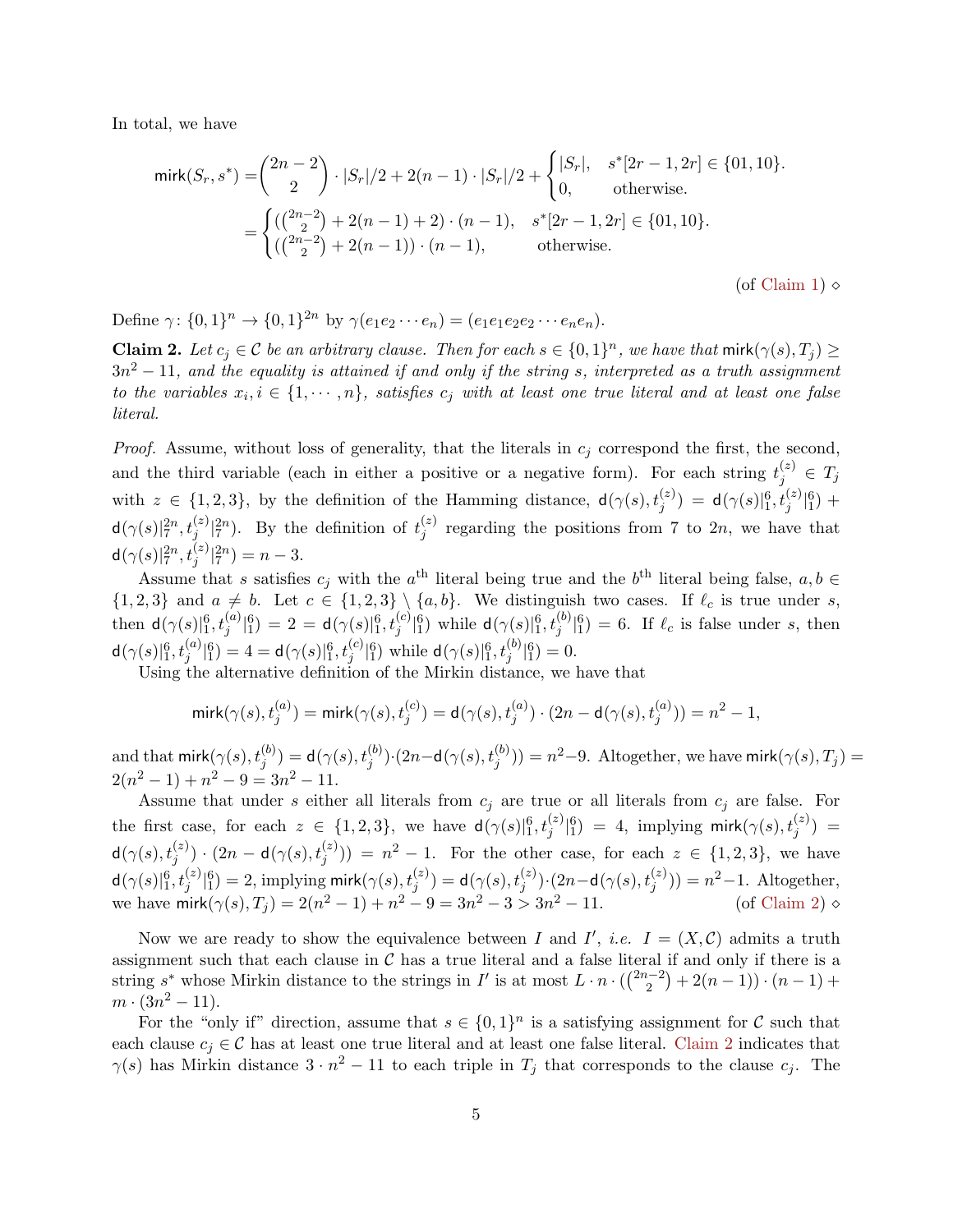<span id="page-5-0"></span>second statement in [Claim 1](#page-3-0) indicates that  $\gamma(s)$  has Mirkin distance  $\left(\binom{2n-2}{2}\right)$  $\binom{n-2}{2} + 2(n-1) \cdot (n-1)$  to all strings in  $S_r$  that corresponds to the variable  $x_r$ . Altogether, the Mirkin distance between  $\gamma(s)$ and all strings in  $I'$  is  $m \cdot (3n^2 - 11) + L \cdot n \cdot \left(\frac{2n-2}{2}\right)$  $\binom{n-2}{2} + 2(n-1) \cdot (n-1).$ 

For the "if" direction, assume that  $s^* \in \{0,1\}^{2n}$  is a string whose Mirkin distance to all strings in  $I'$  is at most  $L \cdot n \cdot \binom{2n-2}{2}$  $\binom{n-2}{2} + 2(n-1) \cdot (n-1) + m \cdot (3n^2 - 11)$ . We claim that s<sup>\*</sup> has the form  $s^* = e_1e_1e_2e_2 \cdots e_ne_n$  with  $e_i \in \{0,1\}$  for all  $1 \leq i \leq n$ . Suppose, towards a contradiction, that  $s^*$  is not of the desired form, and let  $i \in \{1, 2, \dots, n\}$  be an integer such that  $s^*[2i-1, 2i] \in \{01, 10\}$ . Then, by the first statement in [Claim 1,](#page-3-0) the Mirkin distance of  $s^*$  to the first group of strings in I' will be at least  $L \cdot (\binom{2n-2}{2}$  $\binom{n-2}{2} + 2(n-1) + 2) \cdot (n-1) + L \cdot (n-1) \cdot (\binom{2n-2}{2})$  $\binom{n-2}{2} +$  $2(n-1)) \cdot (n-1) = L \cdot n \cdot \left(\frac{2n-2}{2}\right)$  $\binom{n-2}{2} + 2(n-1) \cdot (n-1) + 2L \cdot (n-1)$  which exceeds our distance bound  $L \cdot n \cdot \left(\frac{2n-2}{2}\right)$  $\binom{n-2}{2} + 2(n-1) \cdot (n-1) + m \cdot (3n^2 - 11)$  since  $L > m \cdot (3n^2 - 11)$ —a contradiction.

Thus, s<sup>\*</sup> has the form  $s^* = e_1e_1e_2e_2\cdots e_ne_n$  with  $e_i \in \{0,1\}$  for all  $1 \le i \le n$ . We show that  $s = e_1e_2 \cdots e_n$  is a satisfying assignment for C such that each clause has at least one true literal and at least one false literal. By the above reasoning, the Mirkin distance of  $s^*$  to the second group of strings can be at most  $m \cdot (3n^2 - 11)$ . Since there are m triples in the second group, one for each clause, the average Mirkin distance of  $s^* = \gamma(s)$  to each triple is  $3n^2 - 11$ . By [Claim 2](#page-4-0) the Mirkin distance of  $s^*$  to each triple in the second group is indeed  $3n^2 - 11$ , meaning that under s each clause has at least one true literal and one false literal.  $\Box$ 

As a corollary, we obtain a running time lower bound for our problem.

#### **Corollary 1.** Unless the Exponential Time Hypothesis fails, no  $2^{o(\hat{n})} \cdot |I'|^{O(1)}$ -time algorithm exists for any instance  $I'$  of MIRKIN DISTANCE MINIMIZATION where  $\hat{n}$  is the length of the input strings.

Proof. To show the statement, note that the length of the the strings that we constructed in the proof of [Theorem 1](#page-2-1) is exactly  $2n$ , where n is the number of variables in the NAE-3SAT instance. Thus, if we can show that, assuming the Exponential Time Hypothesis, NAE-3SAT does not admit a  $2^{o(n)} \cdot |I|^{O(1)}$ -time algorithm, where I is an NAE-3SAT instance with n variables, then our result follows.

Since we are not aware of any reference that explicitly states such a running time lower bound for NAE-3SAT, we prove this by providing a simple reduction from 3SAT. 3SAT is known not to admit any sub-exponential time algorithm unless the Exponential Time Hypothesis fails [\[8](#page-9-6)]. Let  $J = (X, \mathcal{C})$  be an instance of 3SAT, where  $X = \{x_1, x_2, \dots, x_n\}$  denotes the set of n variables and  $\mathcal{C} = \{c_1, c_2, \cdots, c_m\}$  denotes a set of m clauses of size three each. We construct an instance  $J' =$  $(X',\mathcal{C}')$  of NAE-3SAT as follows. The variable set X' of J' consists of all variables from X, and  $m+1$  new variables  $y_j$ ,  $1 \leq j \leq m$ , and  $z$ , *i.e.*  $X' = X \cup \{y_j \mid \leq 1 \leq j \leq m\} \cup \{z\}$ . For each clause  $c_j$  of C let  $c_j = (\ell_j^1 \vee \ell_j^2 \vee \ell_j^3)$  to unify the notation. For each clause  $c_j$ , we introduce to C' the following two clauses  $d_i$  and  $e_j$  with

$$
d_j = (\ell_j^1 \vee \ell_j^2 \vee y_j)
$$
 and  $e_j = (\ell_j^3 \vee z \vee \overline{y}_j).$ 

This completes the construction which can be carried out in linear time. We claim that  $J =$  $(X, \mathcal{C})$  admits a satisfying truth assignment  $\sigma: X \to \{T, F\}$  if and only if  $J' = (X', \mathcal{C}')$  admits a satisfying truth assignment  $\sigma' \colon X' \to \{T, F\}$  such that each clause in  $\mathcal{C}'$  has at least one true literal and at least one false literal.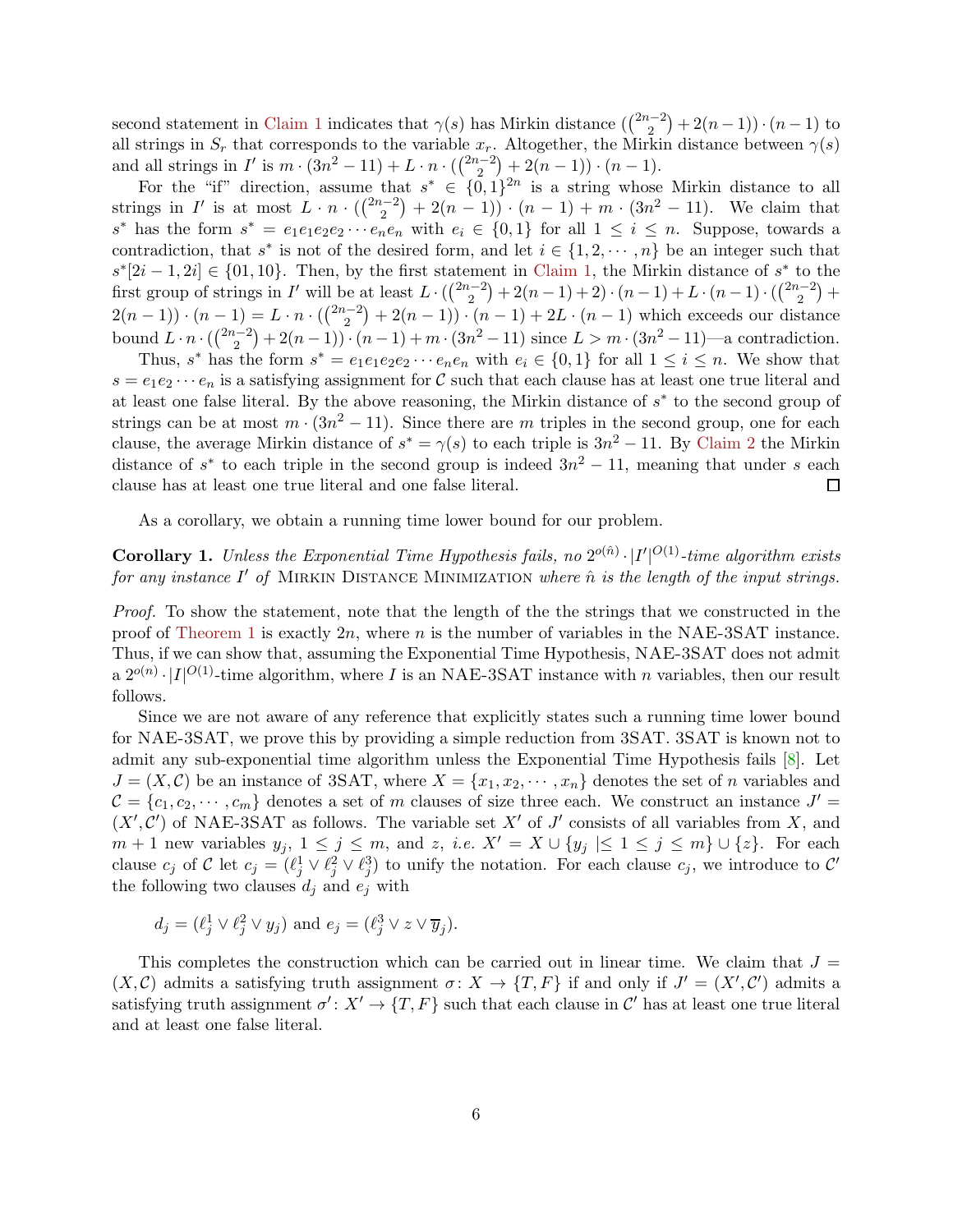<span id="page-6-0"></span>For the "only if" direction, assume that  $\sigma$  is a satisfying truth assignment for J. It is straightforward to verify that the following truth assignment  $\sigma' : X' \to \{T, F\}$  is a satisfying truth assignment for  $J'$  such that each clause has at least one true literal and one false literal.

For all 
$$
x_i \in X
$$
:  
for all  $j \in \{1, 2, ..., m\}$ :  $\sigma'(x_j) = T$  if and only if  $\sigma(\ell_j^1) = \sigma(\ell_j^2) = F$ ,  
 $\sigma'(z) = F$ .

For the "if" direction, assume that  $\sigma' : X' \to \{T, F\}$  is a satisfying truth assignment for J' such that each clause in  $J'$  has at least one true literal and one false literal. We claim that the following truth assignment  $\sigma: X \to \{T, F\}$  is a satisfying assignment for J.

For all 
$$
x_i \in X
$$
:  $\sigma(x_i) = \begin{cases} T, & \text{if } \sigma'(x_i) \neq \sigma'(z), \\ F, & \text{otherwise.} \end{cases}$ 

Suppose, for the sake of contradiction, that there is a clause  $c_j \in \mathcal{C}$  which is not satisfied by  $\sigma$ . Let  $\ell_j^1, \ell_j^2$ , and  $\ell_j^3$  be the three literals in  $c_j$ . Since  $c_j$  is not satisfied by  $\sigma$ , it follows that  $\sigma(\ell_j^1)$  $\sigma(\ell_j^2) = \sigma(\ell_j^3) = F$ . We distinguish two cases and show in each case a contradiction.

- **Case 1:**  $\ell_j^3$  is a positive literal, implying that  $\sigma'(z) = \sigma'(\ell_j^3) = F$ . Since  $e_j$  is satisfied (contains either a true or a false literal), it follows that  $\sigma'(y_j) = F$ . However, since  $d_j$  is satisfied, it follows that  $\sigma'(y_j) = T$ —a contradiction.
- **Case 2:**  $\ell_j^3$  is a negative literal, say  $\ell_j^3 = \neg x_i$ , implying that  $\sigma'(z) = F$  and  $\sigma'(x_i) = T$ . Again, j since  $e_j$  is satisfied, it follows that  $\sigma'(y_j) = F$ . However, since  $d_j$  is satisfied, it follows that  $\sigma'(y_j) = T$ —a contradiction.

We have shown the correctness of our construction. Now, observe that our constructed instance J' has in total  $|X'| = n + m + 1$  variables. Hence, a  $2^{o(|X'|)} \cdot |J'|^{O(1)}$ -time algorithm for NAE-3SAT would imply a  $2^{o(n+m)} \cdot |J|^{O(1)}$ -time algorithm for 3SAT, which is unlikely unless the Exponential Time Hypothesis fails [\[8\]](#page-9-6). In summary, this proves our running time lower bound statement for the Mirkin Distance Minimization problem.  $\Box$ 

## 3 An Integer Linear Program (ILP) Formulation

In this section, we show that minimizing the Mirkin distance is fixed-parameter tractable with respect to the number  $m$  of input strings. To achieve this, we formulate our problem as an integer linear program with the number  $\rho$  of variables upper-bounded by  $2^{m^2}$ , each corresponding to a pair of column types (to be defined shortly), and with polynomial number of constraints. By Lenstra [\[10](#page-10-4)], Kannan [\[9\]](#page-10-5), we immediately have that our problem is solvable in time  $O(\rho^{O(\rho)} \cdot L)$  =  $2^{O(m^2 \cdot 2^{m^2})} \cdot L$ , where L denotes the length of binary encoding of the input strings. We note that this integer programming approach similar to ours is applicable in many string problems whenever the columns of the input can be grouped together in order to be represented by a constant number of variables [\[7](#page-9-7), [2](#page-9-4)]. The resulting mathematical programming formulation is not linear at first. We need additional tricks where reformulate such that we can safely omit the square of binary variables, and such that we can introduce some extra variables to avoid multiplications of binary variables.

Before presenting the formulation, we observe a useful property of an optimal solution that allows us to introduce only binary variables, one for each column type. Herein, given a non-empty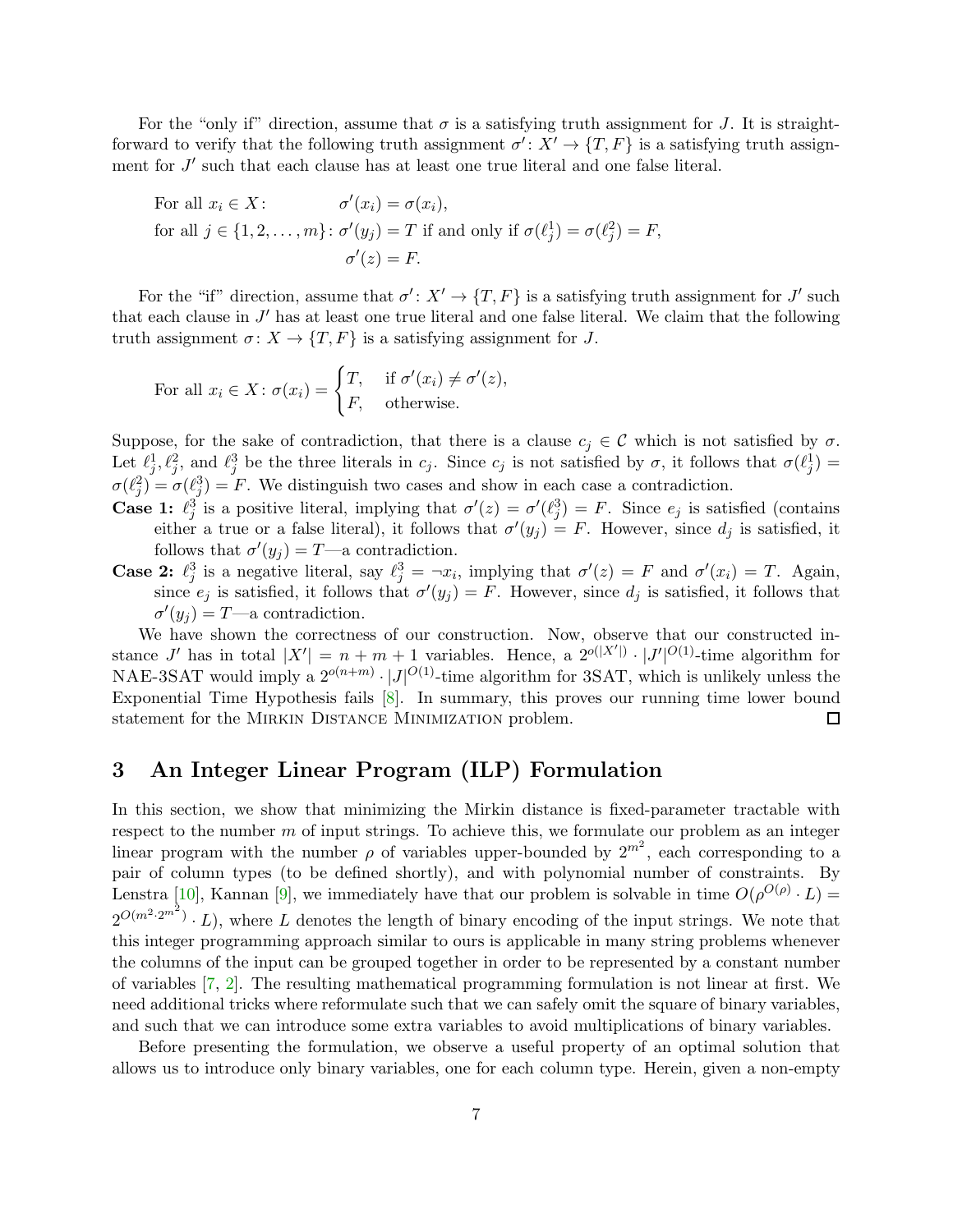sequence  $S = (s_1, \ldots, s_m)$  of length-n strings, we say that two columns  $j, j' \in [n]$  have the same type if for each  $i \in [m]$  it holds that  $s_i[j] = s_i[j']$ . The type of column j is its equivalence class in the same-type relation. Thus, each type is represented by a vector in  $\{0,1\}^m$ .

<span id="page-7-0"></span>**Lemma 1.** Let S be a sequence of m strings, each of length n, and let  $s^*$  be a solution with minimum Mirkin distance to S. If two distinct columns j and j' with  $j, j' \in [n]$  have the same type, then it holds that  $s^*[j] = s^*[j']$ .

*Proof.* Towards a contradiction, suppose that  $s^*[j] \neq s^*[j']$ . We will show that making these two columns have the same bit, either zero or one, will result in a better solution. Let  $s_{00}^*$  (resp.  $s_{11}^*$ ) be a string that we obtain from  $s^*$  by replacing with 00 (resp. 11) the bits at positions j and j'. Formally, we have  $s_{00}^*[j,j'] = 00$  and  $s_{11}^*[j,j'] = 11$ , and for each  $\ell \in [n] \setminus \{j,j'\}$ , we have  $s_{00}^*[\ell] = s_{11}^*[\ell] = s^*[\ell]$ . Given two strings s and t, we define a function f that computes the Mirkin distance from s to S subtracted by the Mirkin distance between t to  $S$ :

$$
f(s,t,S) \coloneqq \sum_{s_i \in S} \mathsf{mirk}(s,s_i) - \sum_{s_i \in S} \mathsf{mirk}(t,s_i).
$$

To obtain a contradiction, we show that  $s^*$  is not an optimal solution by showing that

$$
f(s^*, s^*_{00}, S) + f(s^*, s^*_{11}, S) > 0,
$$

because this implies that

$$
\sum_{s_i \in S} \textsf{mirk}(s^*,s_i) > \sum_{s_i \in S} \textsf{mirk}(s^*_{00},s_i) \text{ or } \sum_{s_i \in S} \textsf{mirk}(s^*,s_i) > \sum_{s_i \in S} \textsf{mirk}(s^*_{11},s_i).
$$

For each input string  $s_i \in S$ , let  $d_i$  denote the Hamming distance between  $s^*$  and  $s_i$ , restricted to the columns that are *neither* j nor j'. We show that  $f(s^*, s^*_{00}, S) + f(s^*, s^*_{11}) > 0$ .

$$
f(s^*, s_{00}^*, S) + f(s^*, s_{11}^*, S) = 2 \sum_{s_i \in S} \text{mirk}(s^*, s_i) - \sum_{s_i \in S} \text{mirk}(s_{00}^*, s_i) - \sum_{s_i \in S} \text{mirk}(s_{11}^*, s_i)
$$
  
= 
$$
2 \sum_{s_i \in S} (d_i + 1)(n - d_i - 1) - \sum_{s_i \in S} d_i(n - d_i) - \sum_{s_i \in S} (d_i + 2)(n - d_i - 2)
$$
  
= 
$$
\sum_{s_i \in S} (d_i + 2)(n - d_i - 2) - \sum_{s_i \in S} d_i(n - d_i)
$$
  
= 
$$
\sum_{s_i \in S} (d_i + 2)(n - d_i - 2) - \sum_{s_i \in S} d_i(n - d_i)
$$
  
= 
$$
\sum_{s_i \in S} (2(d_i + 1)(n - d_i - 1) - d_i(n - d_i) - (d_i + 2)(n - d_i - 2)) = 2m > 0.
$$

By our reasoning before, this implies that  $s^*$  is not an optimal solution, a contradiction.

 $\Box$ 

By [Lemma 1,](#page-7-0) for each two distinct types of columns, we only need to store whether the output string will have the same value at columns that correspond to these two types. Let  $n'$  denote the number of different (column) types in S. Then,  $n' \n\t\leq \min(2^m, n)$ . Enumerate the n' column types as  $t_1, \ldots, t_{n'}$ . Below we identify a column type with its index for easier notation. Using this, we can encode the set S succinctly by introducing a constant  $e[j]$  for each column type  $j \in [n']$  that denotes the number of columns with type j. Analogously, given an optimal solution string  $s^*$ , by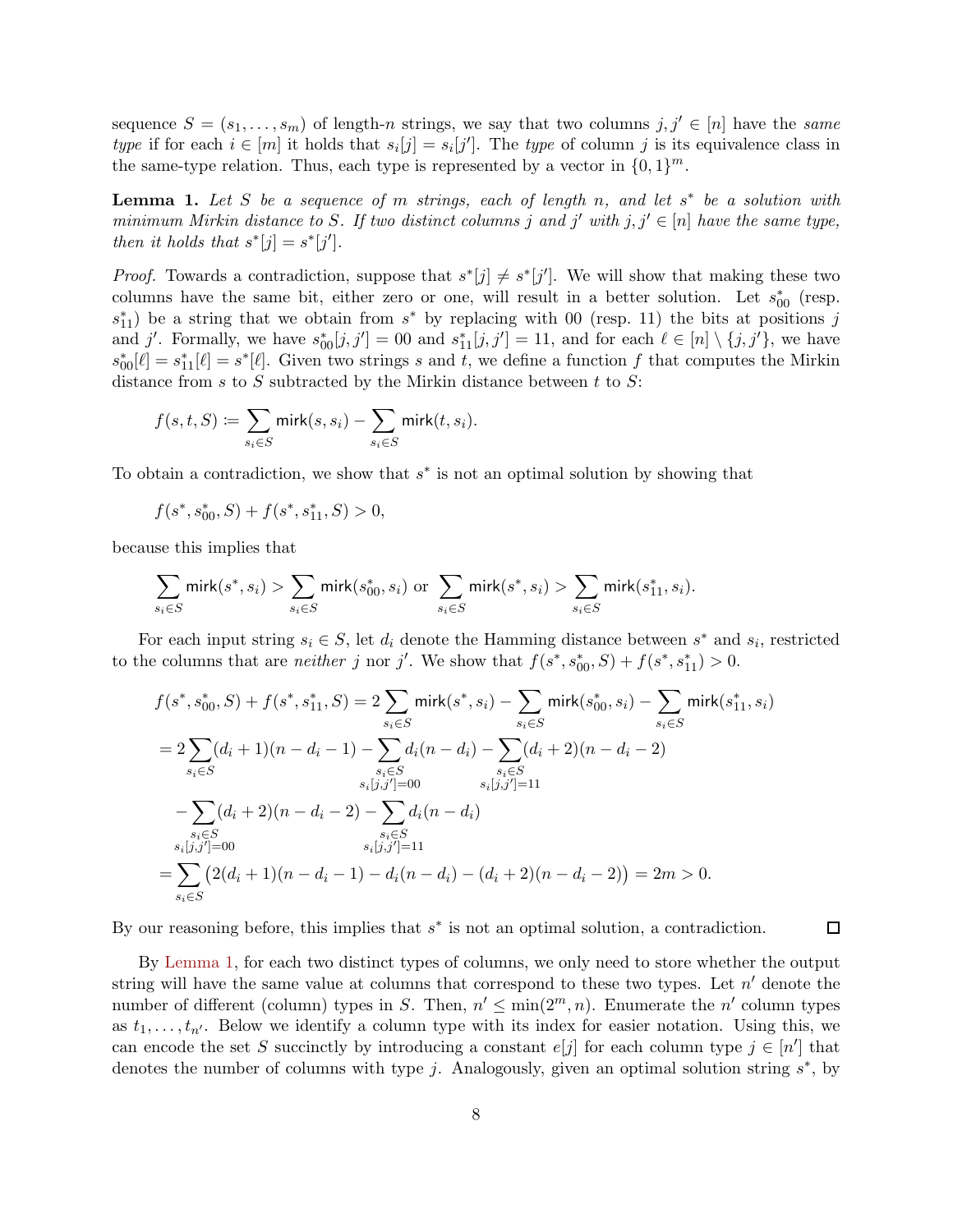[Lemma 1](#page-7-0) we can also encode this string  $s^*$  via a binary vector  $x \in \{0,1\}^{n'}$ , where for each column type  $j \in [n']$  we use  $x[j]$  to indicate whether the columns that correspond to the type have zeros or ones. Note that this encodes all essential information in a solution, since the actual order of the columns is not important.

**Example 1.** For an illustration, let  $S = \{0000, 0001, 1110\}$ . The set S has two different column types, represented by  $(0,0,1)^T$ , call it type 1, and  $(0,1,0)^T$ , call it type 2. There are three columns of type 1 and one column of type 2. An optimal solution 0001 with minimum Mirkin distance four for S can be encoded by two binary variables  $x[1] = 0$  and  $x[2] = 1$ .

**Integer Linear Program Formulation.** Using the binary variables x that represent a solution s<sup>\*</sup> that has the same values in the columns of the same type, we can reformulate the Hamming distance between the two strings  $s_i$  and  $s^*$  as follows. For the sake of simplicity, we let  $s_i[j] = 1$  if the column type of column j has one in the  $i<sup>th</sup>$  row and  $s<sub>i</sub>[j] = 0$  if it has zero in the  $i<sup>th</sup>$  row.

$$
\mathbf{d}(s_i, s^*) = \sum_{j=1}^{n'} e[j] \cdot |s[j] - x[j]| = \sum_{j=1}^{n'} e[j] (s_i[j] + (1 - 2s_i[j]) \cdot x[j])
$$

Then the Mirkin distance between x and  $s_i$  can be formulated as follows, where  $w_i = \sum_{j=1}^{n'} e[j] \cdot s_i[j]$ denotes the number of ones in string  $s_i$  and  $c_i[j] = 1 - 2s_i[j] \in \{1, -1\}$ , *i.e.*  $c_i[j] = 1$  if  $s_i[j] = 0$ and  $c_i[j] = -1$  if  $s_i[j] = 1$ .

$$
\begin{split}\n\text{mirk}(s_i, s^*) &= \mathbf{d}(s_i, s^*) \cdot (n - \mathbf{d}(s_i, s^*)) \\
&= (w_i + \sum_{j=1}^{n'} e[j] \cdot c_i[j] \cdot x[j]) \cdot (n - w_i - \sum_{j=1}^{n'} e[j] \cdot c_i[j] \cdot x[j]) \\
&= n(w_i + \sum_{j=1}^{n'} e[j] \cdot c_i[j] \cdot x[j]) - (w_i + \sum_{j=1}^{n'} e[j] \cdot c_i[j] \cdot x[j])^2 \\
&= n \cdot w_i - w_i^2 + \sum_{j=1}^{n'} \left( n \cdot c_i[j] - 2w_i \cdot c_i[j] - e[j] \right) \cdot e[j] \cdot x[j] \\
&- \sum_{\{j,j'\} \subseteq \{1, \dots, n'\}} e[j] \cdot e[j'] \cdot c[j] \cdot c[j'] \cdot x[j] \cdot x[j'].\n\end{split} \tag{1}
$$

The last equation holds since  $c_i[j]^2 = 1$  and since  $x[j]$  is binary, implying that  $x[j] = x[j]^2$ . The resulting formulation is not linear since the components in the last sum are products of two binary variables. Nevertheless, we can introduce additional binary variables to linearize it. For each two distinct column types j and j' we introduce a binary variable  $y[\{j, j'\}]$  which shall have the value  $y[\{j, j'\}] = x[j] \cdot x[j']$ . We can achieve this by introducing the following constraints:

$$
\forall j, j' \in [n'], j \neq j': y[\{j, j'\}], x[j] \in \{0, 1\},\tag{2a}
$$

<span id="page-8-1"></span><span id="page-8-0"></span>
$$
y[\{j, j'\}] \le x[j],\tag{2b}
$$

$$
y[\{j, j'\}] \le x[j'],\tag{2c}
$$

<span id="page-8-2"></span>
$$
x[j] + x[j'] - y[\{j, j'\}] \le 1.
$$
\n(2d)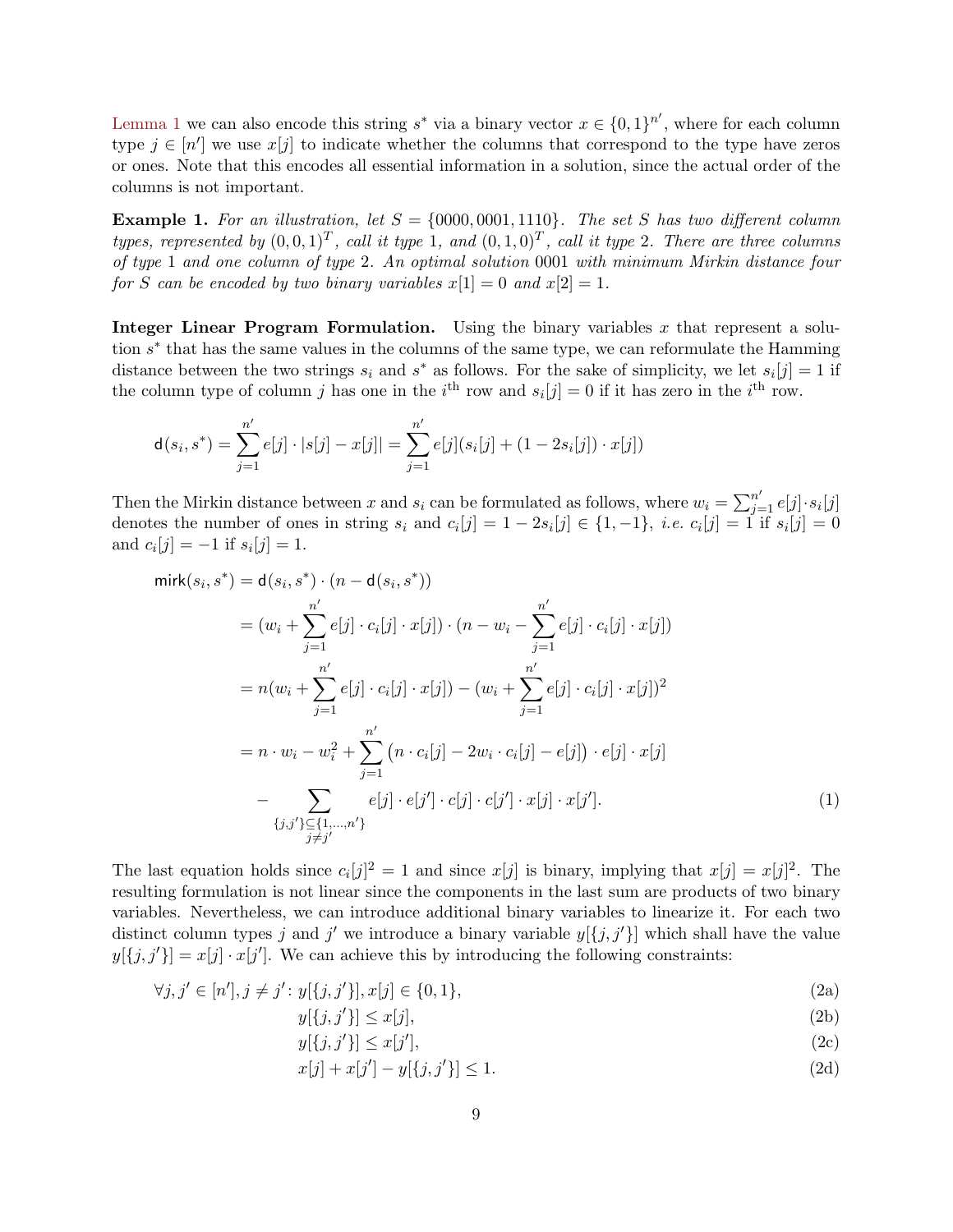<span id="page-9-8"></span>Now we can replace each product of two binary variables in [\(1\)](#page-8-0) with a corresponding variable:

$$
\text{mirk}(s_i, s^*) = n \cdot w_i - w_i^2 + \sum_{j=1}^{n'} (n \cdot c_i[j] - 2w_i \cdot c_i[j] - e[j]) \cdot e[j] \cdot x[j] - \sum_{\{j,j'\} \subseteq \{1, \dots, n'\}} e[j] \cdot e[j'] \cdot c[j] \cdot c[j'] \cdot y[\{j, j'\}].
$$
\n(3)

Combining  $(2a)-(2d)$  $(2a)-(2d)$  with the following constraint

$$
\sum_{i=1}^{m} \left( n \cdot w_i - w_i^2 + \sum_{j=1}^{n'} \left( n \cdot c_i[j] - 2w_i \cdot c_i[j] - e[j] \right) \cdot e[j] \cdot x[j] - \sum_{\{j,j'\} \subseteq \{1,\dots,n'\}} e[j] \cdot e(j') \cdot c[j] \cdot c[j'] \cdot y[\{j,j'\}] \right) \le k,
$$
\n(2e)

we obtain an ILP with at most  $2^{m^2}$  binary variables and  $5n^2$  constraints. By the result of Lenstra [\[10\]](#page-10-4), we immediately obtain the following.

**Theorem 2.** MIRKIN DISTANCE MINIMIZATION can be solved in  $2^{O(m^2 \cdot 2^{m^2})} \cdot n^2$  time.

### References

- <span id="page-9-2"></span>[1] J. P. Barthelemy and B. Monjardet. The median procedure in cluster analysis and social choice theory. Mathematical Social Sciences, 1(3):235–267, 1981. [2](#page-1-1)
- <span id="page-9-4"></span>[2] J. Chen, D. Hermelin, and M. Sorge. On computing centroids according to the  $p$ -norms of hamming distance vectors. Technical report, arXiv:1807.06469, 2018. [2,](#page-1-1) [7](#page-6-0)
- <span id="page-9-3"></span>[3] M. Dörnfelder, J. Guo, C. Komusiewicz, and M. Weller. On the parameterized complexity of consensus clustering. Theoretical Computer Science, 542:71–82, 2014. [2](#page-1-1)
- <span id="page-9-1"></span>[4] V. Filkov and S. Skiena. Integrating microarray data by consensus clustering. International Journal on Artificial Intelligence Tools, 13(4):863–880, 2004. [2](#page-1-1)
- <span id="page-9-5"></span>[5] M. R. Garey and D. S. Johnson. Computers and Intractability—A Guide to the Theory of NP-Completeness. W. H. Freeman and Company, 1979. [3](#page-2-2)
- <span id="page-9-0"></span>[6] A. Gionis, H. Mannila, and P. Tsaparas. Clustering aggregation. ACM Transactions on Knowledge Discovery from Data, 1(1), Mar. 2007. ISSN 1556-4681. [2](#page-1-1)
- <span id="page-9-7"></span>[7] J. Gramm, R. Niedermeier, and P. Rossmanith. Fixed-parameter algorithms for Closest String and related problems. Algorithmica, 37(1):25–42, 2003. [7](#page-6-0)
- <span id="page-9-6"></span>[8] R. Impagliazzo, R. Paturi, and F. Zane. Which problems have strongly exponential complexity? Journal of Computer and System Sciences, 63(4):512–530, 2001. [6,](#page-5-0) [7](#page-6-0)